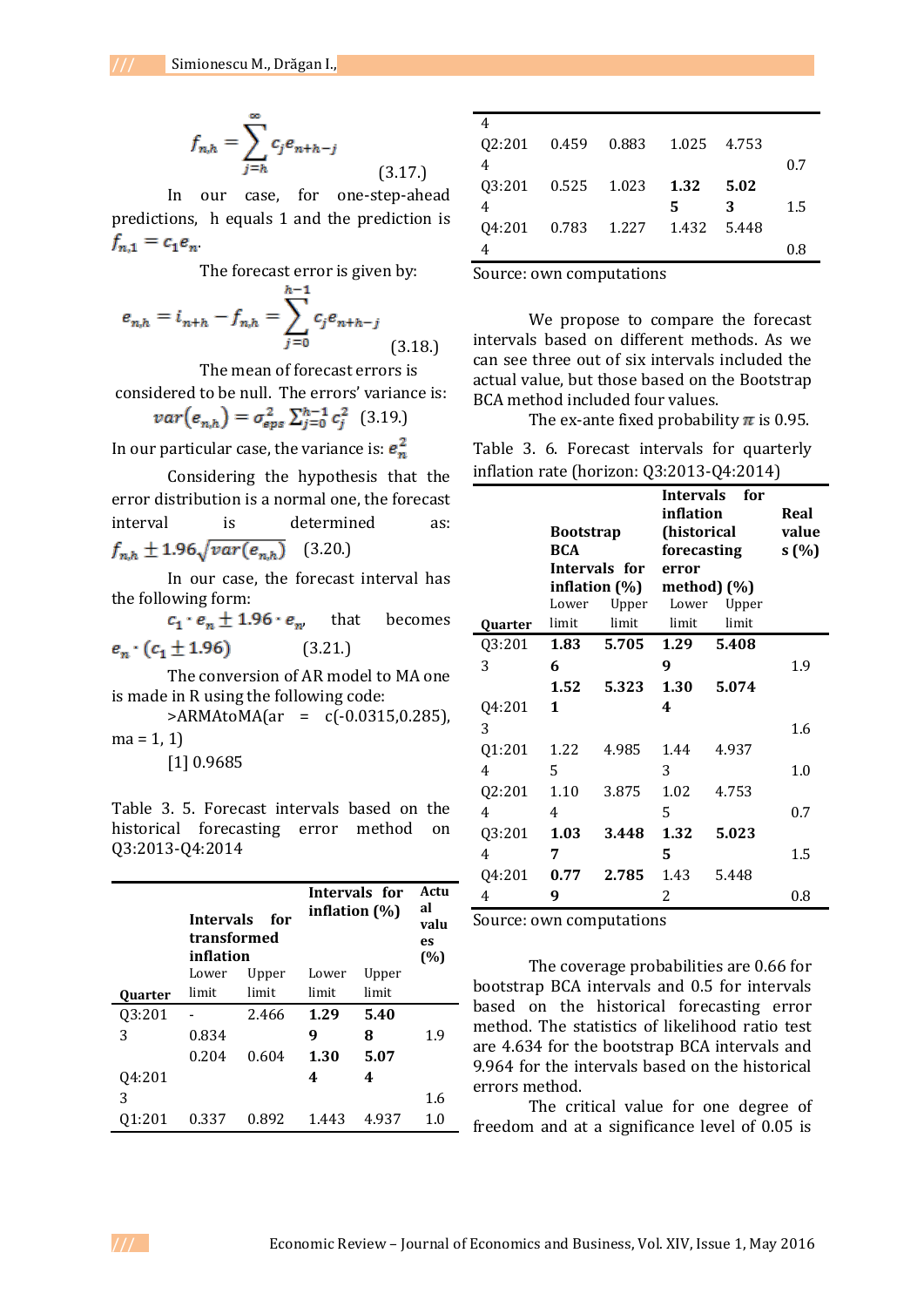3.841, which is lower than the computed values. Hence, there are not significant differences between the ex-ante probability and the real probability at a 5% significance level.

The statistics of chi-square test of unconditional coverage have the values 36.63 for the bootstrap BCA intervals and 20.21 for<br>the intervals based on the historical intervals based on the historical forecasting error method.

The computed values are higher than the critical one, which indicates a low degree of goodness between the ex-ante fixed probability and the empirical one.

## **4. CONCLUSIONS**

The uncertainty assessment became very important nowadays because of the effects of economic crisis determined by the high degree of forecast uncertainty. For quarterly inflation rate in Romania we proposed more ways of evaluating the forecasts uncertainty.

We explained the evolution of the transformed data series of the inflation using an AR(1) model. The uncertainty was evaluated by making the decomposition of the forecasts variance in the first two quarters of 2013. The total variance and its components registered a decrease in the second quarter compared to the first one.

The Monte Carlo simulations were used to assess the uncertainty, evaluating the probability that the inflation prediction in a quarter changes compared to the previous quarter. There is a probability of 0.4236 that the inflation rate in the last quarter of 2014 be greater than the inflation rate in the previous quarter with 0.854 percentage points. On the other hand, we assume with a probability of 0.4188 that the inflation registered in the third quarter of 2014 is greater than that of the second quarter of 2014.

For forecast intervals, a form of highlighting the uncertainty of predictions, we used to methods of forecasting: bootstrap BCA and the historical errors method based on the optimal forecast. According to likelihood ratio tests and chi-square tests, there are significant differences between the ex-ante probability associated to each interval (0.95) and the actual probabilities.

In a future research we might extend the study on other macroeconomic variables like real GDP rate or interest rate. On the other hand, a comparative analysis with density forecasts would be very useful.

## **REFERENCES**

- 1. Bachmann R., Elstner S. & Sims E.R. (2010). [Uncertainty](http://ideas.repec.org/p/nbr/nberwo/16143.html) and Economic Activity: [Evidence](http://ideas.repec.org/p/nbr/nberwo/16143.html) from Business [Survey](http://ideas.repec.org/p/nbr/nberwo/16143.html) Data. *NBER [Working](http://ideas.repec.org/s/nbr/nberwo.html) Papers*. 16143, pp. 1-47.
- 2. Bloom, N.& Davis S.J. (2012). [Has](http://ideas.repec.org/p/bfi/wpaper/2012-003.html) Economic Policy [Uncertainty](http://ideas.repec.org/p/bfi/wpaper/2012-003.html) Hampered the [Recovery?.](http://ideas.repec.org/p/bfi/wpaper/2012-003.html) *[Working](http://ideas.repec.org/s/bfi/wpaper.html) [Papers](http://ideas.repec.org/s/bfi/wpaper.html) of Becker Friedman Institute for Research In Economics*. 2012-003, pp. 1-13.
- 3. Christoffersen, P.F. (1998). [Evaluating](http://ideas.repec.org/a/ier/iecrev/v39y1998i4p841-62.html) Interval [Forecasts.](http://ideas.repec.org/a/ier/iecrev/v39y1998i4p841-62.html) *[International](http://ideas.repec.org/s/ier/iecrev.html) [Economic](http://ideas.repec.org/s/ier/iecrev.html) Review*. 39(4), pp. 841-862.
- 4. Ericsson, N. (2001). Forecast Uncertainty in Economic Modeling. *International Finance Discussion Paper*. 697, pp. 1-22.
- 5. Giordani, P. & Söderlind, P. (2003). Inflation forecast uncertainty. *European [Economic](http://www.sciencedirect.com/science/journal/00142921) Review*. [47\(6\)](http://www.sciencedirect.com/science?_ob=PublicationURL&_tockey=%23TOC%235804%232003%23999529993%23469787%23FLA%23&_cdi=5804&_pubType=J&view=c&_auth=y&_acct=C000050221&_version=1&_urlVersion=0&_userid=10&md5=05824fada967984c305cfe19fe42af0e), pp. 1037-1059.
- 6. Gospodinov, N. (2002). Bootstrapbased inference in models with a